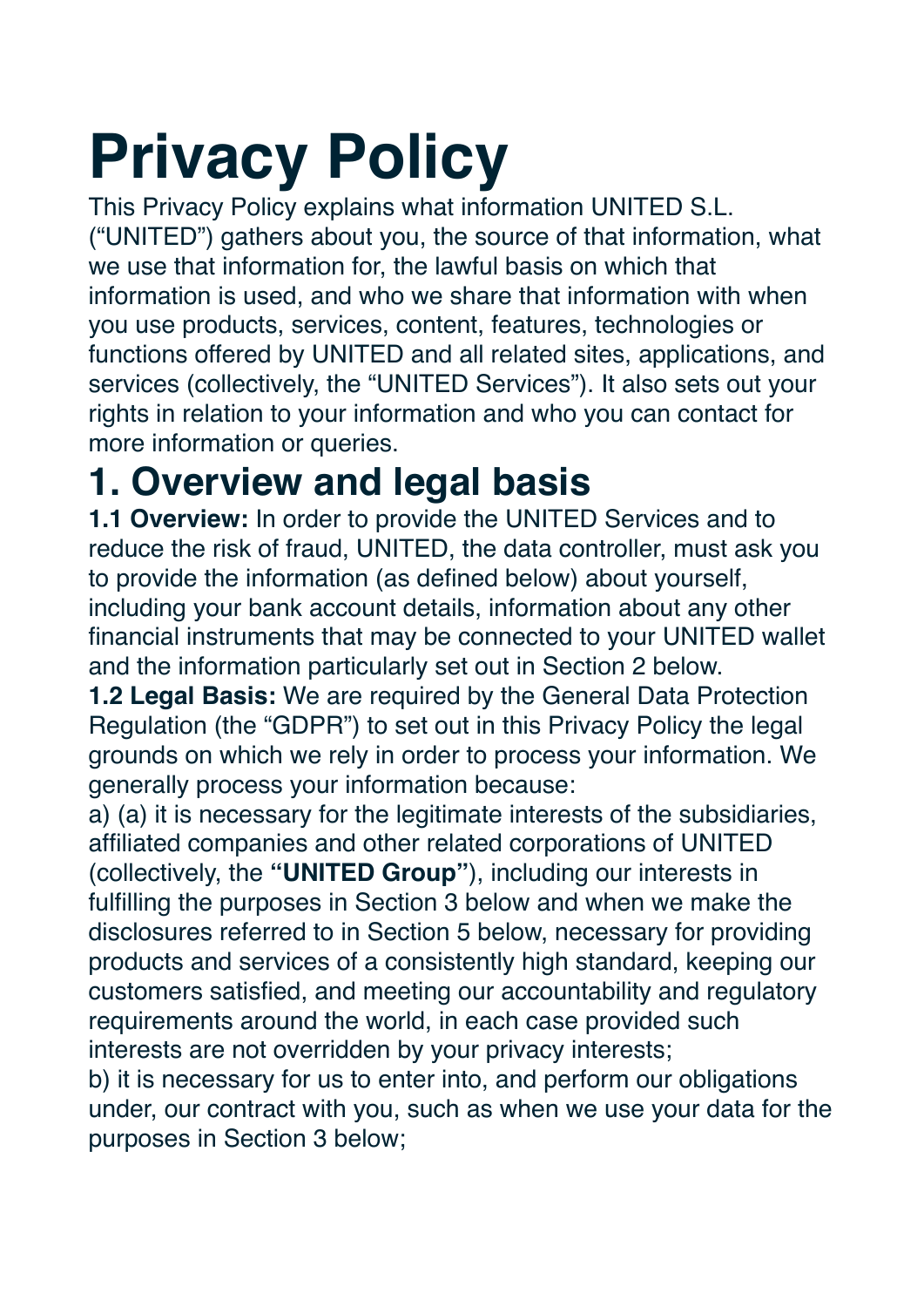c) it is necessary for compliance with a legal obligation under EU law or the laws of a Member State (e.g. any mandatory disclosures to an authority, regulator or government body); and

in some cases, we have obtained your prior consent.

**1.3 Information:** For the purposes of this Privacy Policy, the term **"information"** means any information about you that we or our third party service providers collect from you or a third party, including such information set out in Section 2 below. UNITED takes the processing of your information very seriously and will use your information only in accordance with the terms of this Privacy Policy. It is important for you to review this Privacy Policy as it applies to all of the UNITED Services.

**1.4 Notification of Changes:** This Privacy Policy may be revised over time as new features are added to the UNITED Services or as we incorporate suggestions from our customers. We may change this Privacy Policy at any time by posting a revised version of it on our website. Unless we have legal grounds to do so otherwise, we will provide you with at least 30 days' prior notice of the effective date of the revised privacy policy. We will post the notice on our website followed by a notification to you by e-mail.

1.5 **Third Party Websites or Applications:** Some pages on the websites of the UNITED Group or parts of the UNITED Services may include links to third-party websites. These sites are governed by their own privacy statements and terms of use, and UNITED is not responsible for their operations, including but not limited to their information handling practices. Users submitting information to or through these third-party websites should review the privacy statements and terms of use of these sites before providing them with personally identifiable information. UNITED is not responsible for the content or information practices of such third parties.

### **2. Information we collect**

**2.1 Account Information:** We will collect the following information for the purposes of opening and operating the UNITED account. a) **Account opening and usage**

## To open a UNITED account or use the UNITED Services, we need

your: 1. name;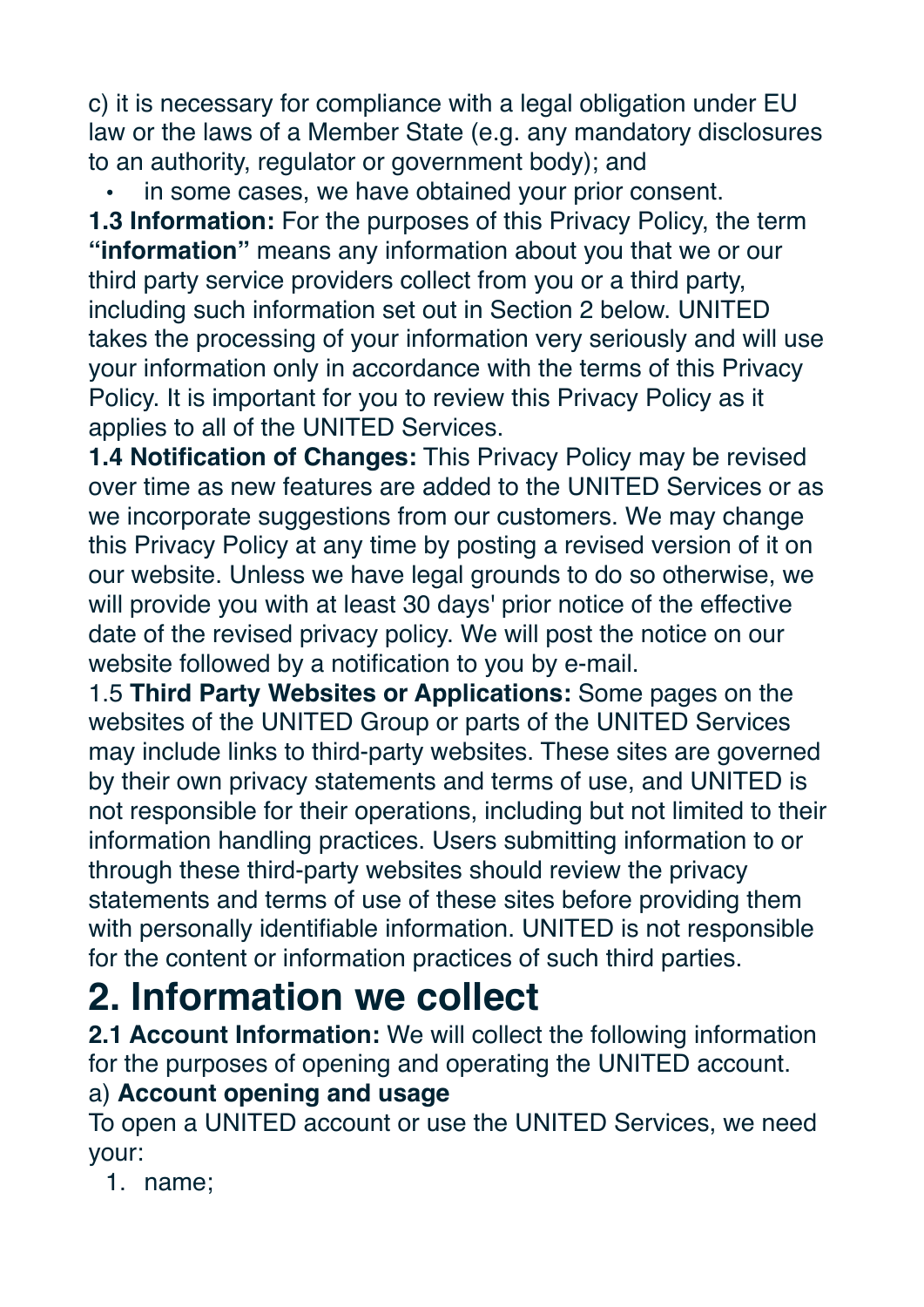- 2. address;
- 3. phone number;
- 4. the details of your identification document(s); and
- 5. email address.

b) **Topping up and making payments** To top-up your available balance of your UNITED account, order a payment card or make certain payments through the UNITED Services, we need (where applicable):

- your bank (or another payment instrument) account information;
- to ask you to choose different security questions and answers (such as your city of birth or your pet's name); and
- other additional commercial and/or identification information, if you send or receive certain high-value transactions or high overall payment volumes through the UNITED Services, or we are otherwise required by anti-money laundering laws and regulations.

### c) **Know-Your-Client/Anti-Money Laundering information from third parties and other sources:**

- In order to complete our customer screening and identity verification process, including checks in relation to fraud detection and prevention, anti-money laundering, know-yourclient and countering of the financing of terrorism, we verify the information you provide with the UNITED Group, payment partners, service providers and fraud agencies as well as information available through internet and publicly accessible social network data. In the course of such verification, we will collect information on your political opinions, records on past criminal jurisdictions and whether you are a politically exposed person or included in any sanction list.
- We need you to upload a picture of yourself and your face must be recognizable in order for us to complete our customer screening and identity verification process.
- d) **Confirmations and additional information**
	- If we cannot verify the information that you provide, we may ask you to upload or send us additional confirmations or to answer additional questions online to help verify your information.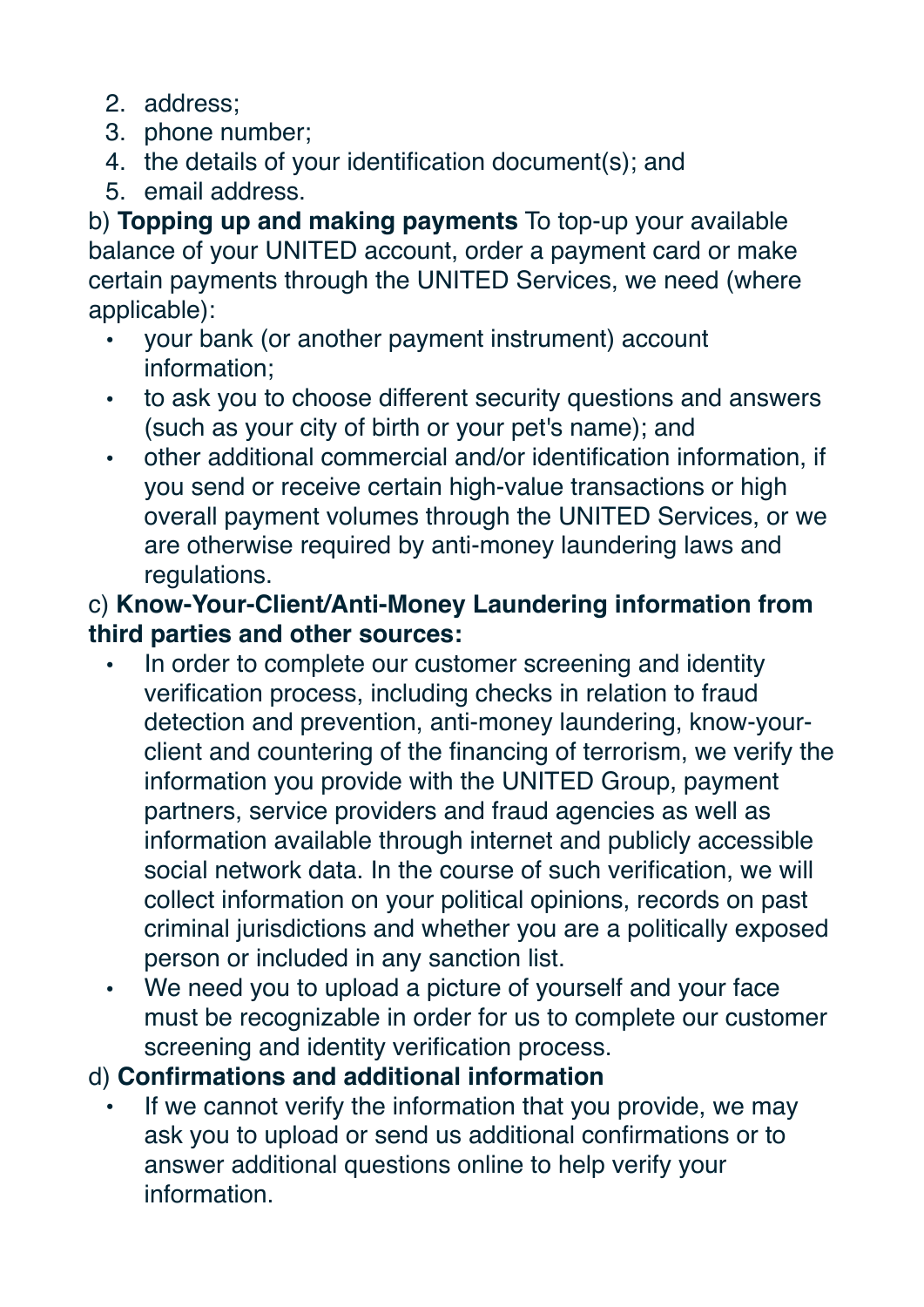If you send or receive high overall payment volumes or display inconsistent transactional patterns through the UNITED Services, or if you have a limited transactional history with us, we will conduct a background check on you by obtaining information about you and/or your business, and potentially (if legally permitted) also about your directors, shareholders and partners, from a credit reference or fraud agency. If you owe us money, we may obtain additional information about you from a fraud agency, to the extent permitted by law. UNITED, at its sole discretion, reserves the right to periodically retrieve and review a business and/or consumer credit report supplied by such credit reference or fraud agency for any account, and reserves the right to close an account based on information obtained during this credit review process.

**2.2 Provision of the UNITED Services:** We also will collect the following information to provide you with the UNITED Services:

### (a) **Using your Device:**

When you use the UNITED Services using any device (whether connected to UNITED wirelessly or by a fixed line or otherwise), we will additionally collect and store device sign-on data (including but not limited to device ID) and geolocation data in order to provide the UNITED Services.

### (b) **Loyalty Information:**

If we allow you to link your membership of an eligible loyalty scheme to your account, we need your loyalty scheme membership details to enable us to track your membership and calculate applicable fees, discounts or other loyalty benefits.

#### (c) **Transaction Information:**

When you use the UNITED Services to send funds to someone else, we will ask you to provide information related to that transaction. This information includes the amount and type of transaction (such as purchase of goods, purchase of services, or simple peer-to-peer transfer), and the details pertaining to the identity of the third party. Also, when you send money to another UNITED customer, you may be asked to provide your personal details to that customer to complete the transaction. Your personal details may then be passed on to us from that customer. We also collect the IP address and other identifying information about the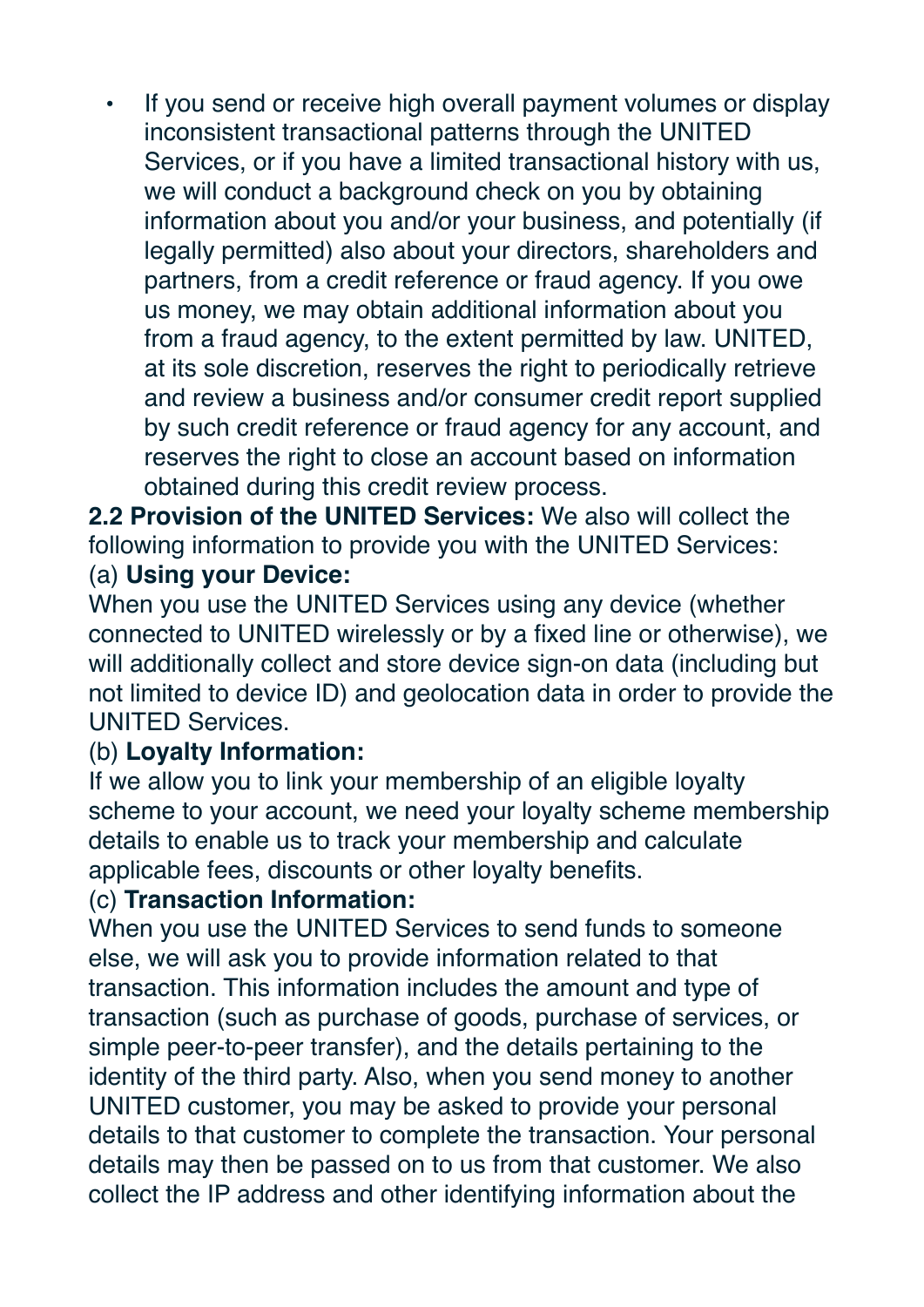computer or device you use to access your UNITED account or use the UNITED Services, in order to help detect possible instances of unauthorized transactions.

### (d) **Website Traffic Information:**

Because of the way Internet communication standards work, when you arrive at or leave the UNITED website, we automatically receive the web address of the site that you came from or are going to. We also collect information on the pages of our website which you visit, IP addresses, the type of browser you use and the times you access our website.

### (e) **Cookies, Web Beacons, Local Storage and Similar Technologies:**

When you access our website or use the UNITED Services, we (including companies we work with) may place small data files on your computer or other device. These data files include cookies, pixel tags, Flash cookies, or other local storage provided by your browser or associated applications (collectively **"Cookies"**). We use Cookies to recognize you as a customer, customize the UNITED Services, content and advertising, measure promotional effectiveness, help ensure that your account security is not compromised, mitigate risk and prevent fraud, and to promote trust and safety across our sites and the UNITED Services. You are free to decline our Cookies if your browser or browser add-on permits, unless our Cookies are required to prevent fraud or ensure the security of websites we control. However, declining our Cookies may interfere with your use of our website and the UNITED Services.

#### (f) **Communications:**

When you communicate with us for customer service or other purposes (e.g., by emails, phone calls, tweets, etc.), or provide any feedback, we retain such information and our responses to you in the records of your account.

### (g) **Questionnaires, Surveys, Sweepstakes:**

From time to time, we offer optional questionnaires, surveys and sweepstakes to our users for such purposes as collecting demographic information or assessing users' interests and needs. If we collect personally identifiable information from our users in these questionnaires, surveys, and sweepstakes, the users will be given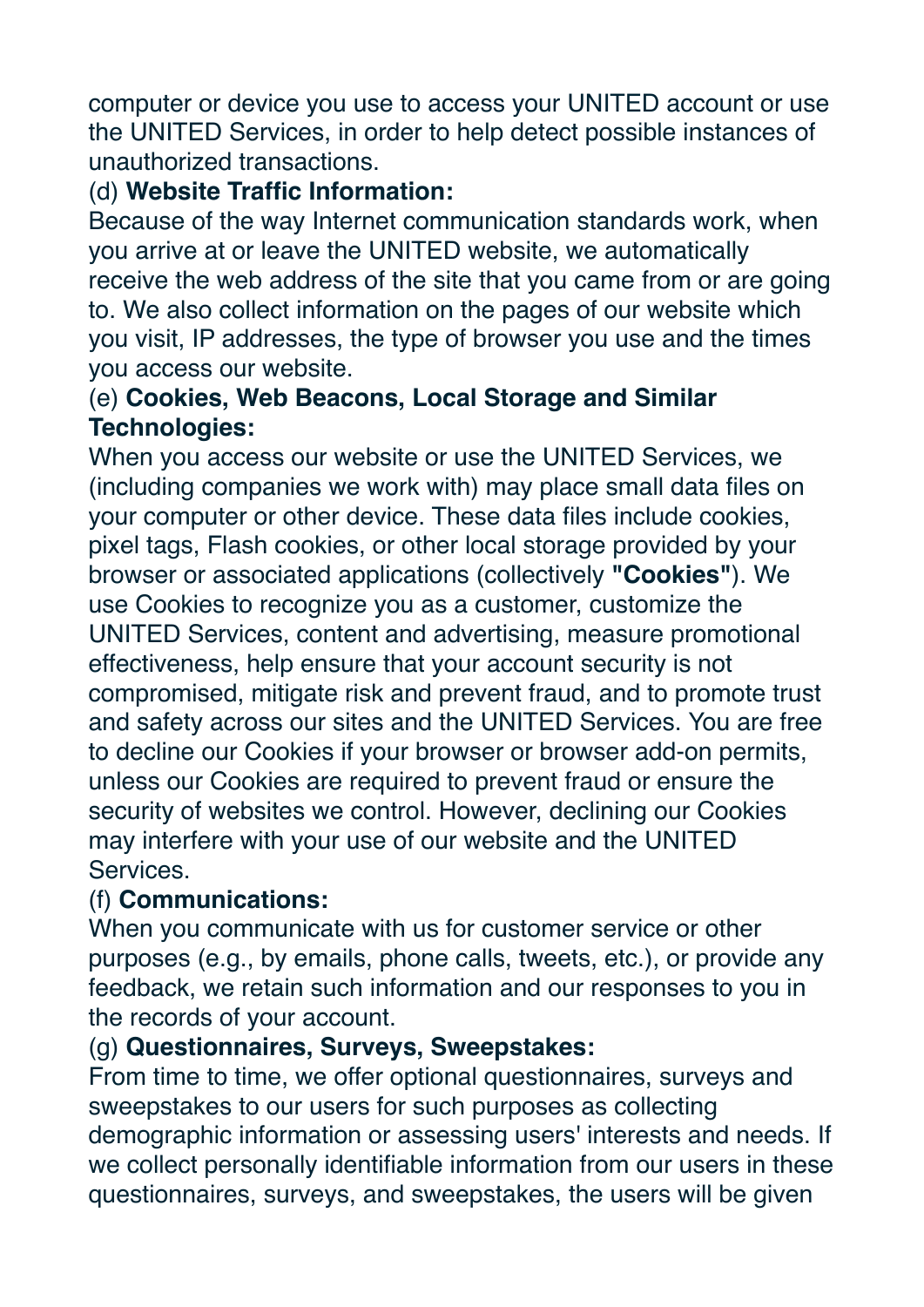notice of how the information will be used prior to their participation in the survey, questionnaire or sweepstake.

### (h) **Profile Data:**

We may also collect public information about your business and your behavior on social media platforms (such as your e-mail address and the number of "likes" and "followers"), to the extent relevant to confirm an assessment of your transactions and/or your business, including its size and the size of its customer base. 2.3 We set out in Section 3 below greater detail (in addition to what is set out in the foregoing of this Section 2) on how we use the information we collect.

# **3. How We Use the Information We Collect**

We will use your Account Information to provide the UNITED Services. In particular, we will use your information for the following purposes:

**3.1 Internal Uses:** Our primary purpose in collecting your information is to provide you with a safe, smooth, efficient, and customized experience in your use of the UNITED Services. We do this by processing your information to:

(a) process transactions and provide the UNITED Services;

(b) complete our customer screening and identity verification process including checks in relation to fraud detection and prevention, anti-money laundering, know-your-client and the countering of the financing of terrorism;

(c) resolve disputes, collect fees, and troubleshoot problems;

(d) manage risks and carry out investigations, in relation to any illegal activity or potential illegal activity or transactions for breach or potential breach of our terms and conditions;

(e) provide you with customer support services;

(f) improve the UNITED Services by customising your user experience;

(g) measure the performance of the UNITED Services and improve their content and layout;

(h) manage and protect our information technology infrastructure;

(i) provide targeted marketing and advertising, service updates, and deliver promotional offers based on the communication preferences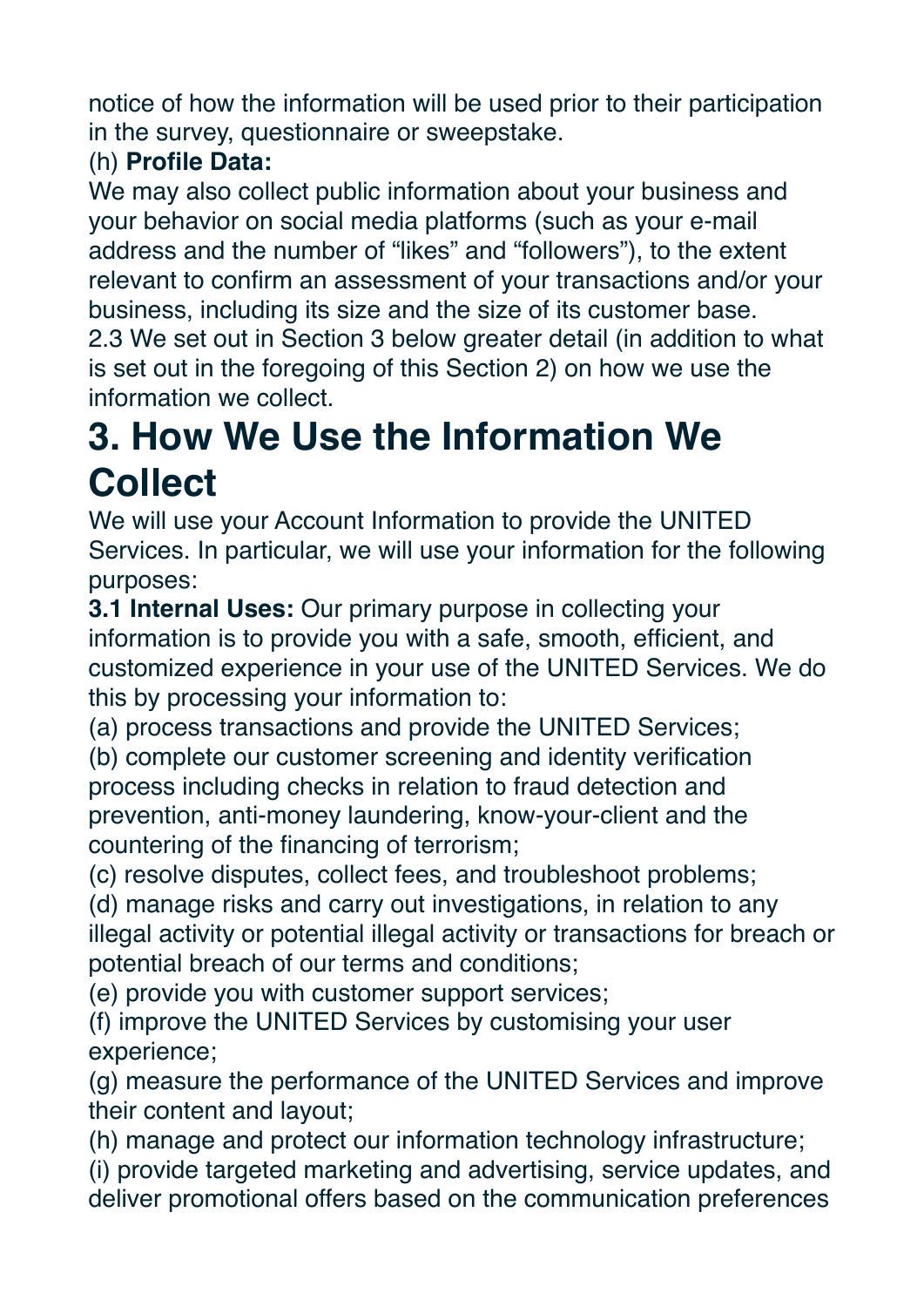you have defined for your UNITED account (please refer to the section "Our Contact with UNITED Customers" below) and your activities when using the UNITED Services; and

(j) perform creditworthiness and solvency checks, compare information for accuracy, and verify it with third parties.

**3.2 Questionnaires, Sweepstakes, Surveys and Profile Data:** If you choose to answer our optional questionnaires or surveys, we may use such information to improve the UNITED Services, send you marketing or advertising information, manage the sweepstakes, or as otherwise explained in detail in the survey itself.

**3.3 Our Contact with UNITED Customers:** We communicate with our users on a regular basis via email and chats to provide requested services. We may also communicate with our users by phone to:

(a) resolve customer complaints or claims made by users;

(b) respond to requests for customer service;

(c) inform users if we believe their accounts or any of their transactions have been used for an illegitimate purpose;

(d) confirm information concerning a user's identity, business or account activity;

(e) carry out collection activities;

(f) conduct customer surveys; and

(g) investigate suspicious transactions.

We use your email or physical address to confirm your opening of a UNITED account, to send you notice of payments that you send or receive through UNITED, to send you information about important changes to our products and services, and to send notices and other disclosures required by law. Generally, users cannot opt out of these communications, but they will be primarily informational in nature rather than promotional.

We also use your email address to send you other types of communications that you can control, including "news" and "notice of special third-party promotions". You can choose whether to receive some, all or none of these communications when you complete the registration process, or at any time thereafter, by logging in to your account and then selecting settings and updating your preferences.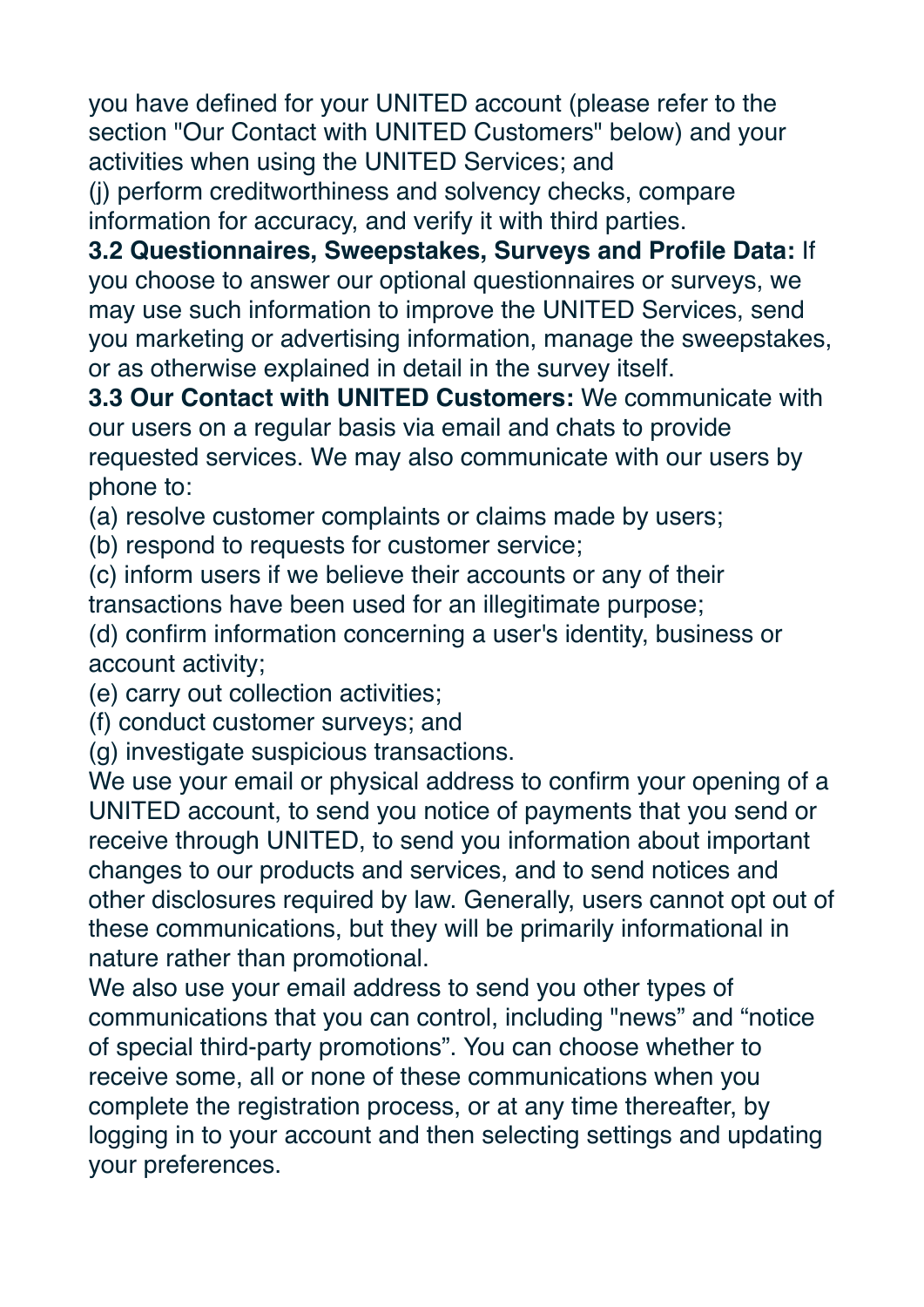**3.4 Other purposes:** In some cases, we will also use your information for the purposes of, or in connection with:

(a) independent audits of our financial statements and operations – the auditors may seek to contact a sample of our customers to confirm that our records are accurate. However, these auditors cannot use personally identifiable information for any secondary purposes;

(b) an official request from a public or judicial authority where either compelled by law or where appropriate in all the circumstances;

(c) applicable legal or regulatory requirements;

(d) financial accounting and invoicing purposes;

(e) maintaining and managing insurance and insurance claims relating to our business;

(f) services we receive from our professional advisors, such as lawyers, accountants, insurance brokers and consultants;

(g) the transfer to a potential buyer, transferee, merger partner or seller and their advisers in connection with an actual or potential transfer or merger of part or all of UNITED's business or assets, or any associated rights or interests, or to acquire a business or enter into a merger with it; and

(h) protecting our rights and those of the UNITED Group.

### **4. Marketing**

We may combine your information with other information we collect from other companies and use it to improve and personalize the UNITED Services and send marketing communications to you. You will only receive such marketing communications from us or may participate in our ad-customization programs if you have expressly consented to doing so. If you have consented, but no longer wish to receive marketing communications from us or participate in our adcustomization programs, simply update your preferences.

### **5. How We Share your Information with Other Third Parties**

We will share your information with the following types of third parties in the circumstances described below.

**5.1 Disclose necessary information to the police and other law enforcement and/or fraud prevention agencies:**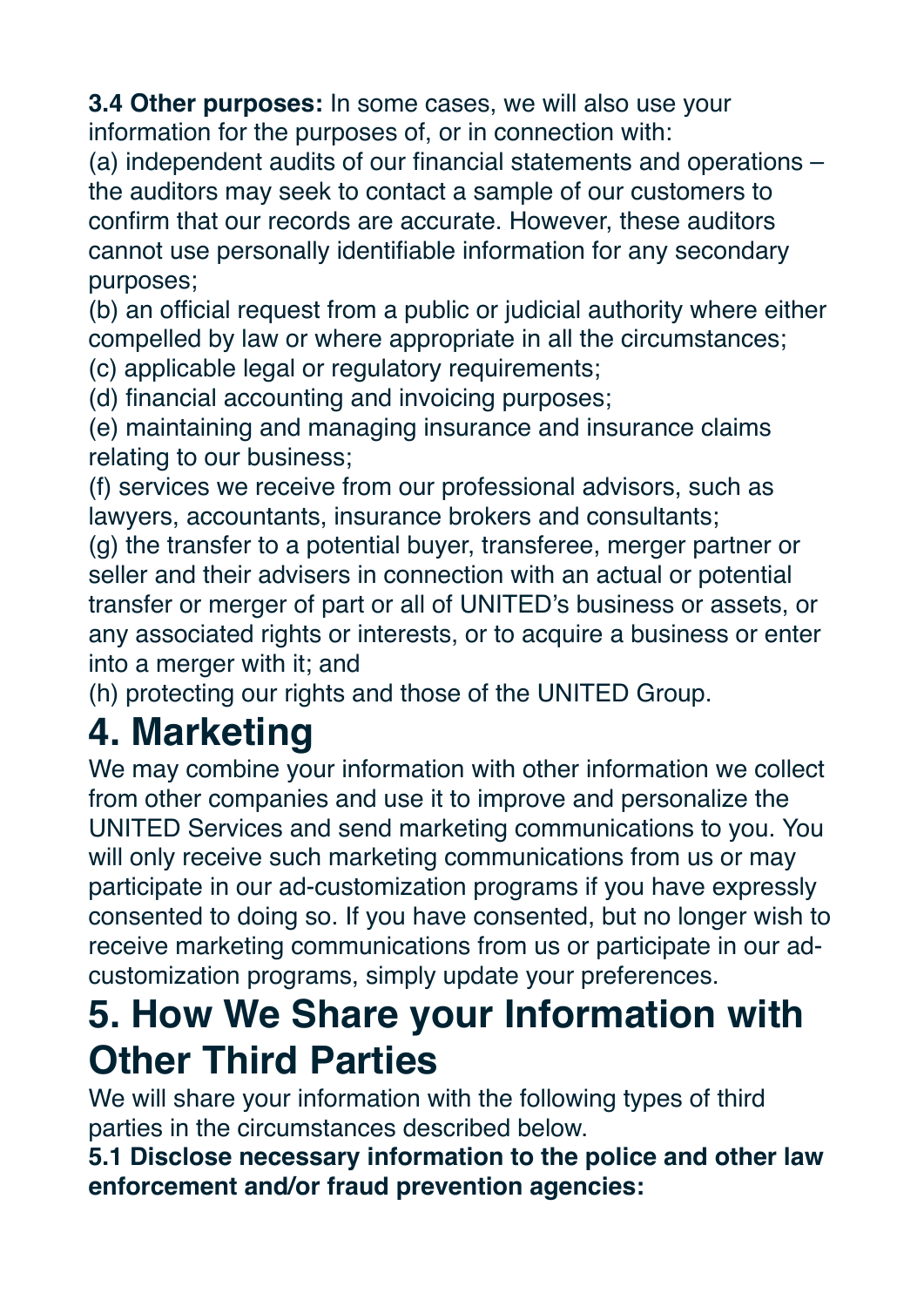Such entities include security forces, competent governmental, inter-governmental or supranational bodies, regulatory authorities and recognised self-regulatory authorities. Disclosure to such entities will be made where (i) the law (including but without limitation the GDPR, the applicable regulations on the US Foreign Account Tax Compliance Act (the **"FATCA Law"**), and regulations on the OECD common reporting standard (the **"CRS Law"**)) compels or permits us; or (ii) we have reason to believe it is appropriate for us to cooperate with such entities for checks in relation to fraud detection and prevention, anti-money laundering, know-your-client and countering of the financing of terrorism, or investigations in relation to any other illegal activity or potential illegal activity. If you are covered by the FATCA Law or the CRS Law, we are required to give you notice of the information about you that we may transfer to various authorities.

**5.2 Disclose necessary information to other third parties such as payment processors, auditors, financial products providers, business partners, marketing and public relations agencies, shipping and courier companies, UNITED Group companies, marketplaces, service providers and your agents or legal representatives:**

Such disclosure is required for purposes of our provision of the UNITED Services, investigations into transactions on breach or potential breach of our terms and conditions, support of our business operations, checks in relation to fraud detection and prevention, anti-money laundering, know-your-client and countering of the financing of terrorism, investigations in relation to any other illegal activity or potential illegal activity, bill collection, marketing, provision of customer support services and public relations purposes.

#### **5.3 Disclose necessary information to intellectual property rights owners:**

Such disclosure is required under the applicable national law in the event that an owner of intellectual property rights commences any action or pursues a claim against UNITED for an out-of-court information disclosure due to an infringement of their intellectual property rights for which the UNITED Services have been used.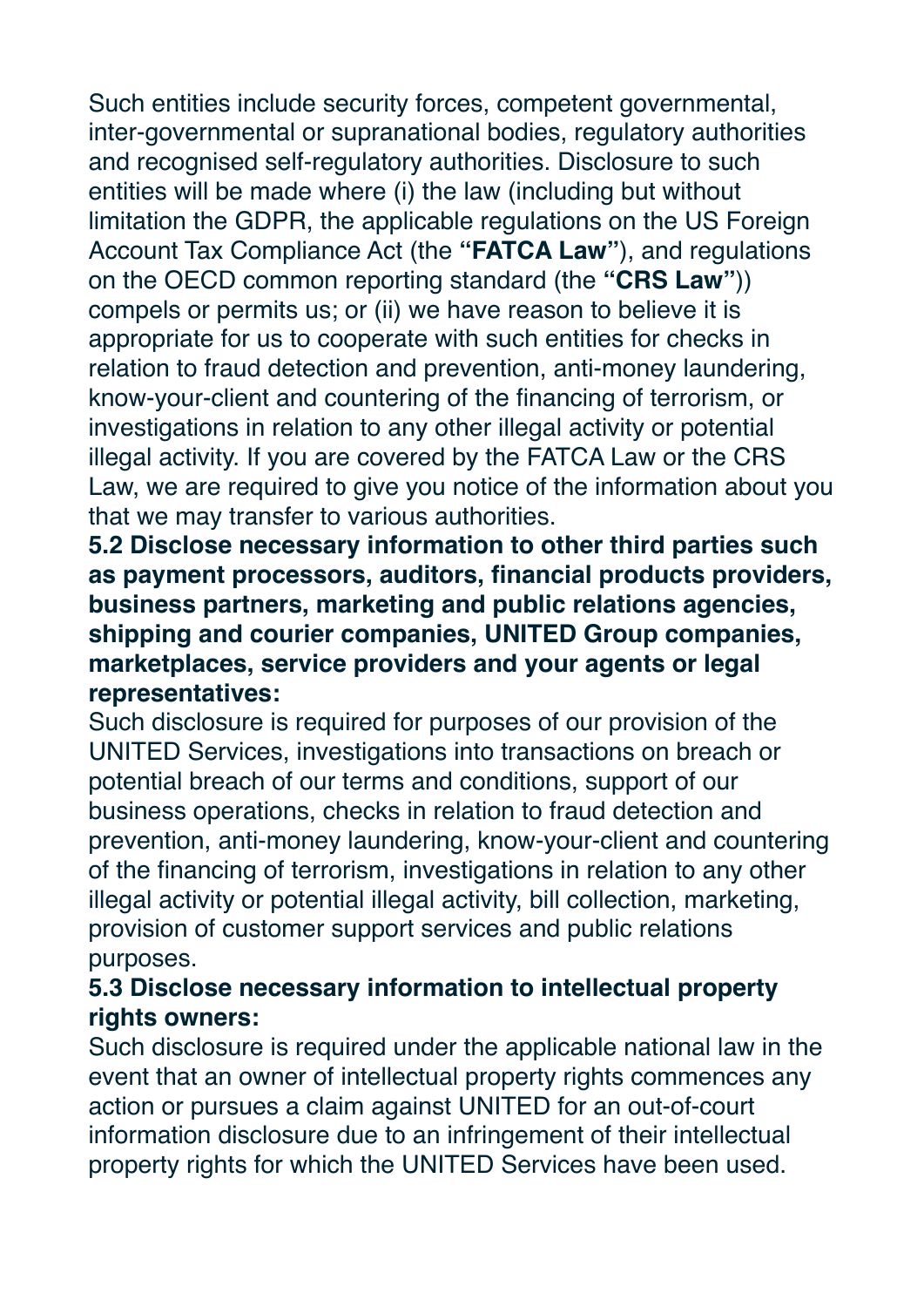### **5.4 Disclose necessary information to card networks and schemes:**

Such disclosure is required in response to the requirements of the card networks through which your use of the UNITED Services may rely on (such as Visa and Mastercard).

### **5.5 Grant access to information in event of mergers or acquisitions involving UNITED:**

As with any other business, it is possible that in the future UNITED could merge with, or be acquired by, another company. If such merger or acquisition occurs, the successor company will have access to your Account Information maintained by UNITED, and this Privacy Policy continues to apply to such successor company unless and until it is amended.

### **5.6 Disclosing transactional details of UNITED users in event of transfer of funds between them:**

If you are a registered UNITED user and you are sending funds or transacting with another registered UNITED user, as a part of the transaction, the name, email address, date of sign-up and pertinent transactional details of both parties will be shared as a part of transaction notification. However, your card number, bank account and other financial information will not be revealed to anyone whom you have paid or who has paid you through the UNITED Services or third parties that use the UNITED Services, except with your express permission or if we are required to do so pursuant to credit card rules, a court order or other legal process.

### **5.7 Disclosing information to sellers when UNITED users use purchase goods/services using the UNITED Services:**

If you are buying goods or services and pay through UNITED, we may provide the seller with the delivery address for the goods and your billing address to complete your transaction. If an attempt to pay your seller fails, or is later invalidated, we may also provide your seller with details of the unsuccessful payment. To facilitate dispute resolutions, we may provide a buyer with the seller's address so that goods can be returned to the seller.

### **5.8 Disclosing information to loyalty schemes of which UNITED users are members:**

If you link your membership of an eligible loyalty scheme to your account in our mobile app, we will share your loyalty scheme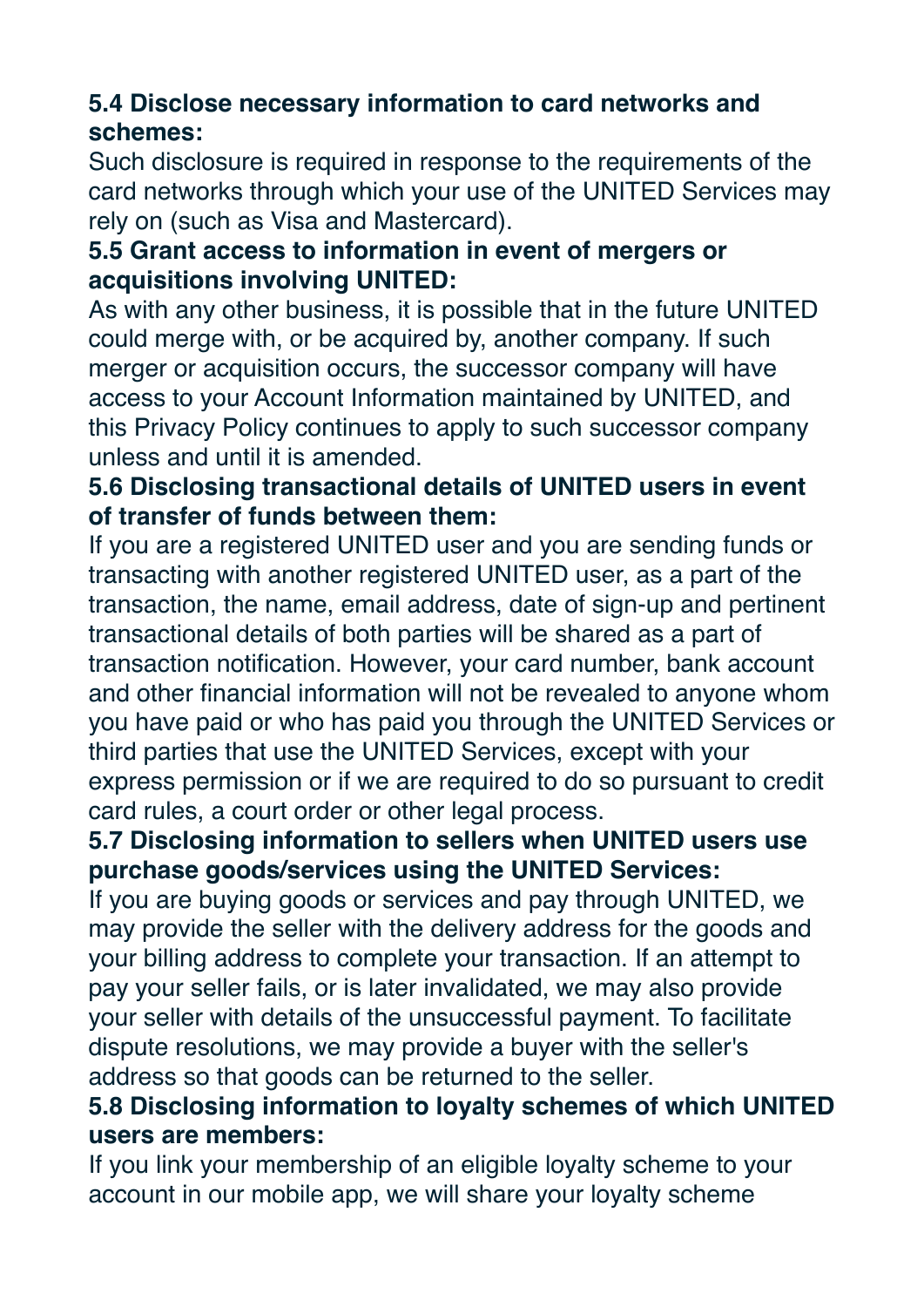membership ID with the relevant loyalty scheme when you pay using UNITED. If you remove your loyalty scheme membership ID from your Account, we will stop sharing this information.

### **5.9 Disclosing information to third party service providers who facilitate payments from or to you:**

We work with third parties to enable them to accept or facilitate payments from or to you using the UNITED Services. In doing so, a third party may share information about you with us such as your email address or phone number, when a payment is sent to you or when you are attempting to pay that third party. We use this information to confirm that you are a UNITED customer and that UNITED can be enabled to make a payment, or where a payment is sent to you to send you a notification that you have received a payment. Also, if you request that we validate your status as a UNITED customer with a third party, we will do so. Please note that third parties you receive funds or buy from may have their own privacy policies, and UNITED is not responsible for their operations, including but not limited to their information handling practices.

### **6. Cross Border Transfers of your Information**

6.1 Please note that some of the recipients of your information referred to above will be based in countries outside of the European Economic Area whose laws may not provide the same level of data protection. These countries are: Singapore and the United States. UNITED is committed to adequately protecting your information regardless of where the data resides and to providing appropriate protection for your information where such data is transferred outside of the EEA.

6.2 The appropriate safeguard we use to secure your information in the context of such transfers are the EU Model Clauses. You can find a sample of such EU Model Clauses under **[http://](http://ec.europa.eu/justice/data-protection/international-transfers/transfer/index_en.htm)**

**[ec.europa.eu/justice/data-protection/international-transfers/](http://ec.europa.eu/justice/data-protection/international-transfers/transfer/index_en.htm) [transfer/index\\_en.htm](http://ec.europa.eu/justice/data-protection/international-transfers/transfer/index_en.htm)** or contact our data protection officer (see Section 10 below).

6.3 Further details of the transfers of your information outside of the European Union and the adequate safeguards used by us in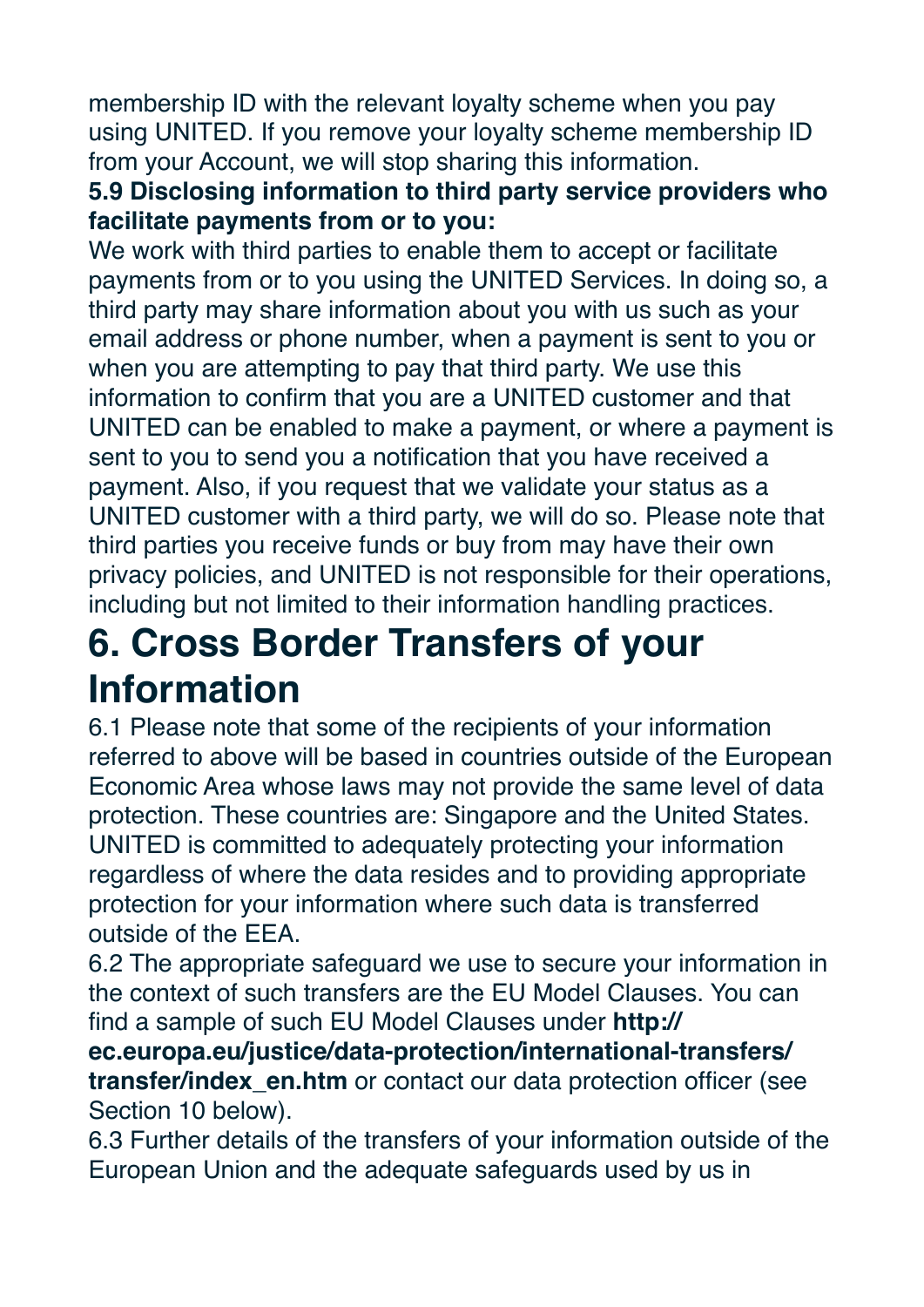respect of such transfers (including copies of relevant agreements) are also available from us by contacting us at united@uted.net

# **7. Your Rights**

7.1 You have a number of rights in relation to your information. Where you contact us to exercise your rights, we will honour your privacy request as required under the GDPR but your rights are not absolute as they do not always apply and exemptions may be applicable. You may also contact us at united@uted.net if you wish to make a complaint to us relating to your privacy.

7.2 Under the GDPR, you have rights:

(a) of access to, rectification of, and/or erasure of your information;

(b) to object to processing of your information;

(c) withdraw consent to our processing of your information (to the extent such processing is based on consent) or restrict our processing of your information;

(d) where processing your information is necessary for entering into or performing our obligations under a contract with you, you may have the right to request your information be transferred to you or to another controller; and

(e) to request not to be subject to automated decision making. To exercise any of your rights, or if you have any other questions about our use of your information, please contact us at [united@uted.net](mailto:united@uted.net)

7.3 Finally, you have the right to lodge a complaint with the data protection authority in the place where you live or work, or in the place where you think an issue in relation to your data has arisen.

### **8. Retention of your Account Information**

8.1 We will retain your information for as long as necessary to fulfil the purposes outlined in Section 3. However, we will retain your information for a longer period where required by law and for the duration of any statutory limitation period for claims.

8.2 In general, although there are limited exceptions, we will retain your information during the period when you are using the UNITED Services and for at least six (6) years after your use of the UNITED Services ceases.